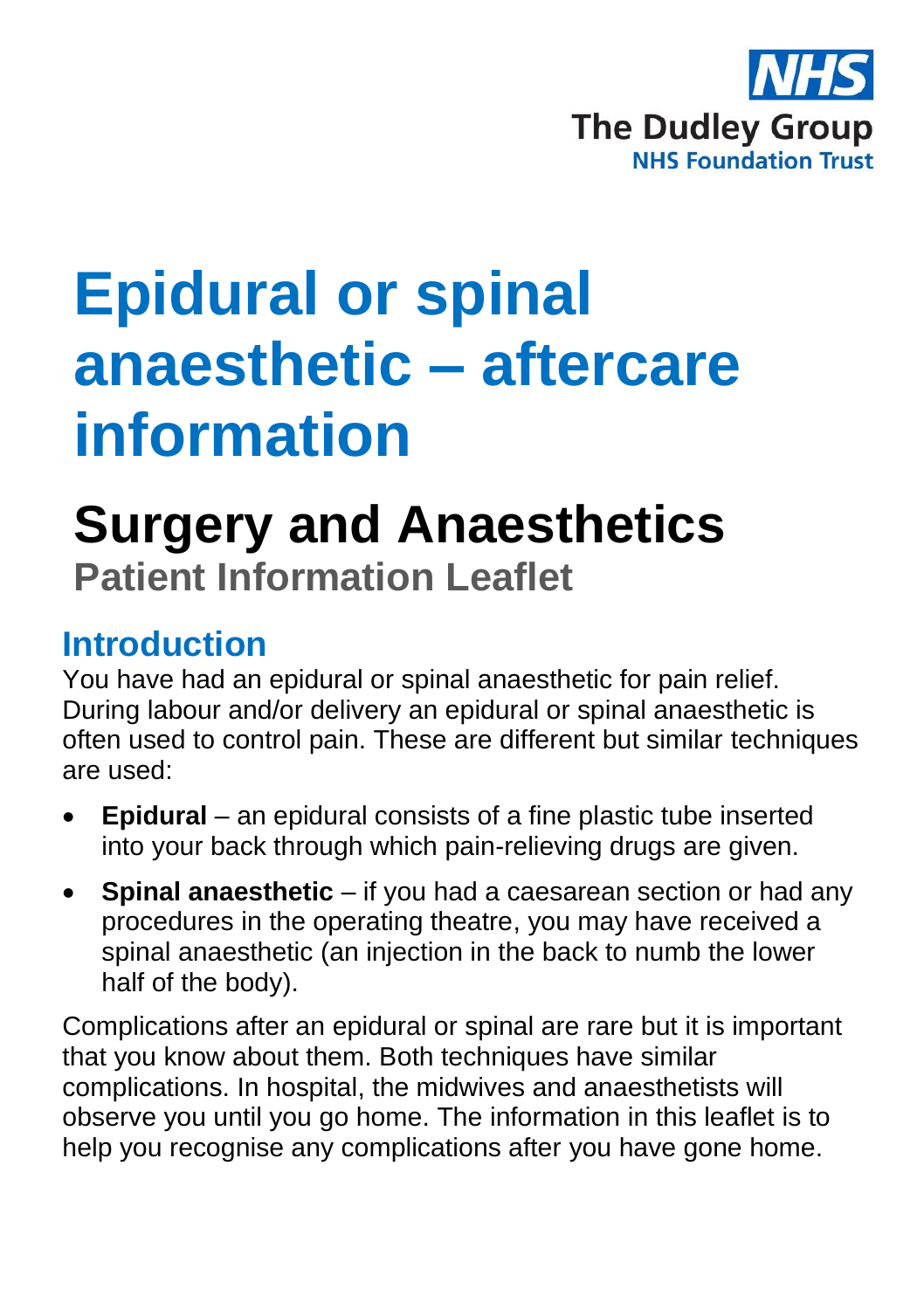# **What are the complications?**

#### **Headache**

Minor headaches are common after surgery and childbirth, with or without an epidural or spinal anaesthetic.

Occasionally, a severe headache occurs after an epidural or spinal anaesthetic. This typically occurs between one day and one week after having the epidural or spinal anaesthetic. It is usually a severe headache, felt at the front or back of your head, which gets better when lying down and worse if you are sitting or standing.

Along with the headache, you may experience neck pain, sickness and a dislike of bright lights. It may be severe enough to prevent you from carrying out normal activities.

Lying flat and taking pain-relieving drugs such as paracetamol and ibuprofen may help. You may need to take both of these painkilling drugs and take them regularly every six hours. You should drink plenty of fluid and avoid lifting or straining. If the headache is severe, or does not improve after 24 hours, you should seek medical advice:

Ring Russells Hall Hospital on 01384 456111 and ask to speak to the on-call obstetric anaesthetist.

Explain that you have had an epidural or spinal anaesthetic recently. You may need to come back to hospital and be treated with an injection in your back.

#### **Nerve damage**

Minor nerve damage resulting in numb or tingly patches is common following childbirth. It can be caused by the epidural or spinal anaesthetic but is more often caused by pressure from the baby's head on the nerves during delivery, pressure from suction or forceps delivery, or from fluid retention. It usually recovers completely within six months but occasionally may not recover completely.

Permanent disabling nerve damage is a serious but also very rare complication of having an epidural or spinal. It is usually caused by either infection or bleeding within the spine.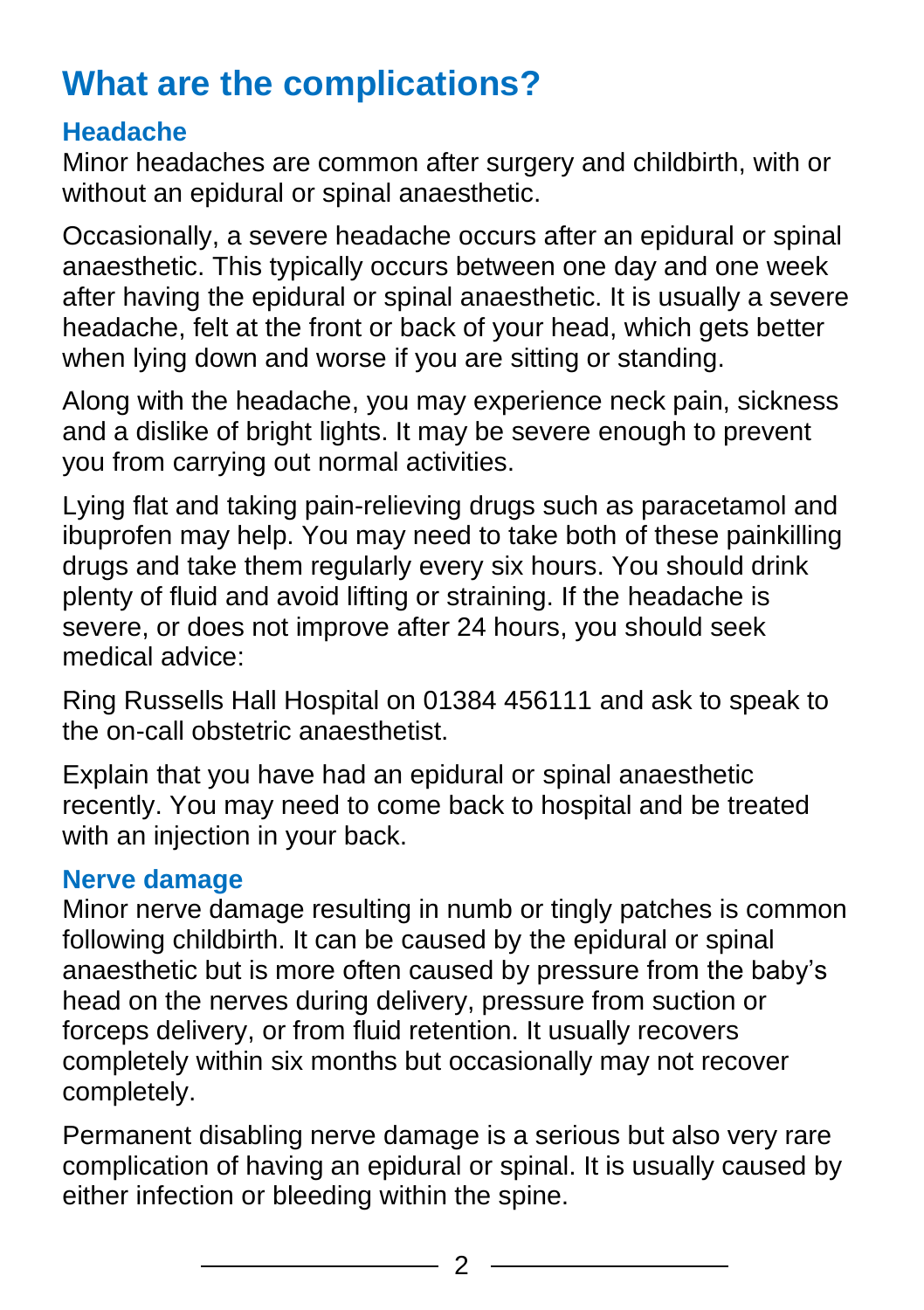#### **Infection**

Very rarely, an infection may develop where the epidural or spinal was inserted. This may occur on the surface of the skin or more deeply, close to the spinal cord and nerves. The infection may develop into an abscess within the spine which may press on the spinal cord and nerves and cause damage. It needs urgent treatment with antibiotics, and sometimes surgery, so you should contact your GP for advice.

#### **Bleeding**

Very rarely, bleeding within the spine may cause a collection of blood, called an epidural/spinal haematoma. This may press on the spinal cord and nerves, and cause damage, and urgent surgery may be needed to release the pressure.

# **What should I look out for at home?**

It is important that you are aware of anything that may suggest that you have a complication from the epidural or spinal. You should, therefore, look out for:

- Redness, swelling or pus around the site on your back where the epidural or spinal was inserted.
- Fever.
- Neck stiffness.
- Changes in the feeling and/or strength in your legs.
- Any new moderate to severe pain around the site on your back where the epidural or spinal was inserted.
- Difficulty passing urine or loss of control of your bowels or bladder.

These serious complications from epidurals or spinals need to be treated urgently; therefore, if you have any of these symptoms, you must seek medical advice immediately by:

- Ringing Russells Hall Hospital on 01384 456111. Ask to speak to the on-call obstetric anaesthetist or
- Going to the nearest Accident and Emergency Department.

Explain that you have had an epidural or spinal recently.